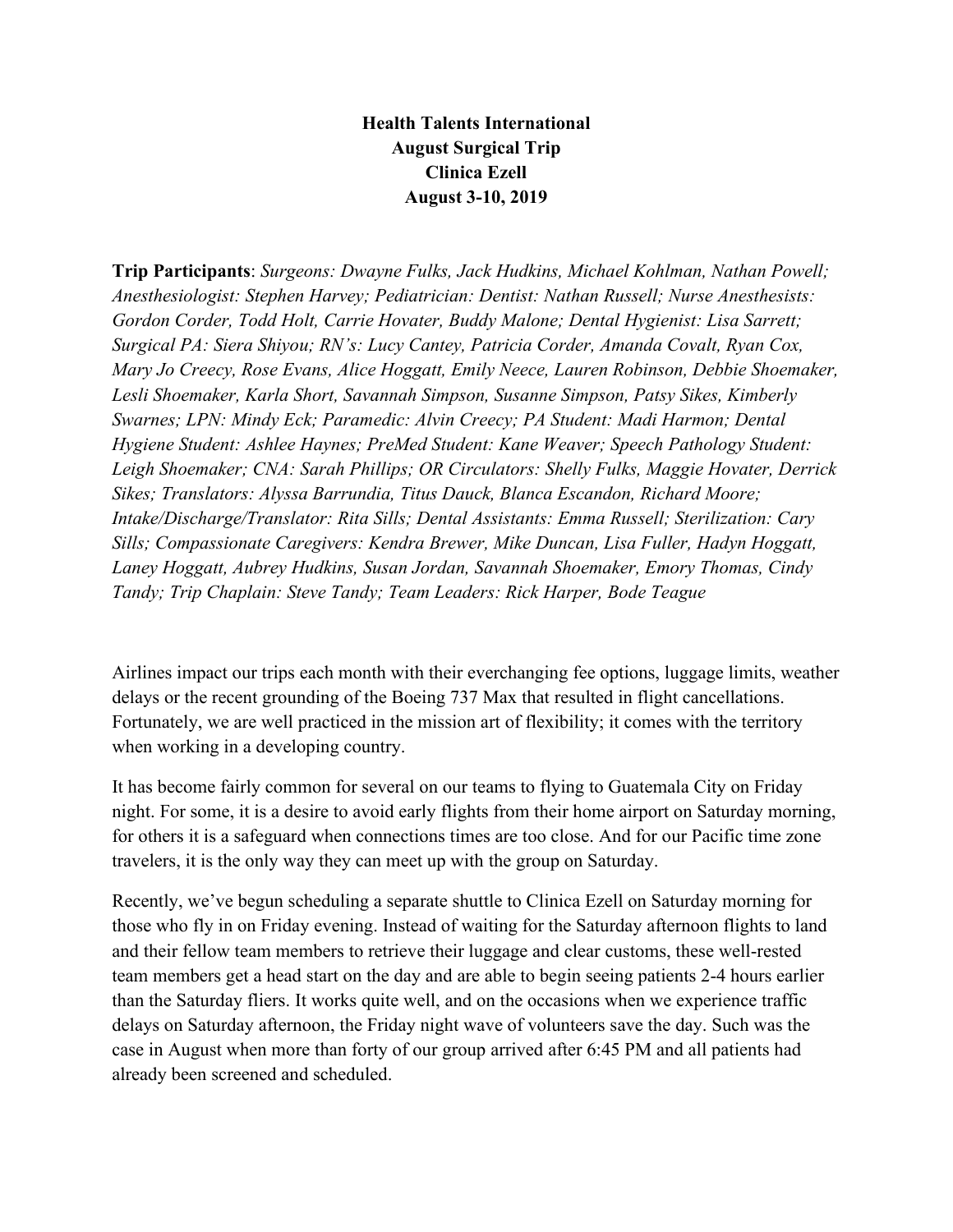Arriving so late, we ate supper first and then began the process of unloading and inventorying more than thirty bags of supplies. Following a brief orientation, we retired for the evening knowing ten patients, two plastic and eight general cases, were on the Sunday afternoon docket.

A good seven to eight hours of rest does wonders for the weary and that was evident on Sunday morning. Coffee was flowing, the energy was palpable, and smiles were brighter. By 8:00 AM, stomachs had been filled with eggs, beans and tortillas; and we readied for worship with the Montellano church family at 9:00.

Fellowship, family and friendship are three of the greatest blessings found on our surgical trips.

Forty-one have served together in the past. Amanda Covalt, Emily Neece and Lauren Robinson began coming as nursing students, Lauren from Harding University; Amanda and Emily from Oklahoma Christian University. Drs. Jack Hudkins and Michael Kohlman, general surgeons and partners bring their friendship and mischievous ways almost 2,000 miles and share it with Jack's daughter, Aubrey, or Michael's dear friend, Dr. Nathan Russell and his daughter Emma. Sisters-in law, Debbie and Lesli Shoemaker have come with their three daughters, Abby, Leigh and Savannah. Father/daughter, mother/daughter, aunts/nieces, grandfather/granddaughter,



husband/wife, grandmother/granddaughter and best friends...we are all Health Talents family now. (Amanda, Lauren and Emily above.)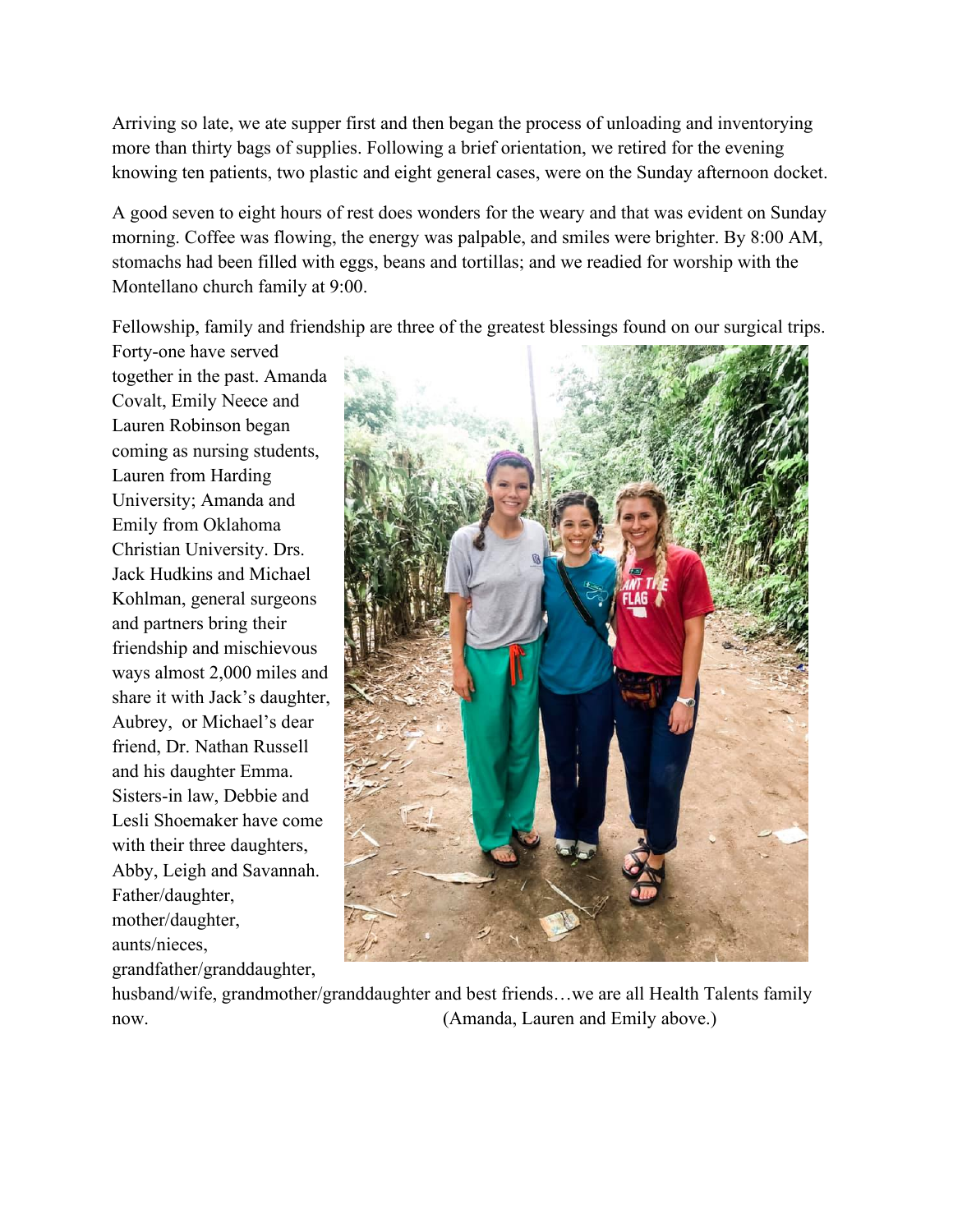Sunday surgeries went smoothly, and we finished in time for a brief devotional by our trip chaplain, Steve Tandy. (He's the one with the dynamic wife, Cindy, a wonderful Spirit-filled force of nature.) The evening ended with a prayer for our team, our patients, families back home and a great first day of school for Hannah Harvey.

Nineteen patients were on the schedule Monday and Tuesday, five plastic and fourteen general cases. Our dental clinic fired up on Monday, Guatemalan dentists, Drs. Carmen and Michelle welcomed Dr. Russell, hygienist, Lisa Sarrett, future hygienist Ashlee Sarrett, and dental lay assistants, Mike Duncan, Susan Jordan and Emma Russell.



(Daddy's girl, Emma, plotting and planning with Dad, Dr. Nathan Russell.)

Nineteen was the magic number on Wednesday as well, twenty if you count Dr. Xiomara removing a "black bean" from a child's ear. He did require anesthesia and the setting up of the ENT scope…yet took less than five minutes once started. Our patients continued to do well and one day of surgery remained.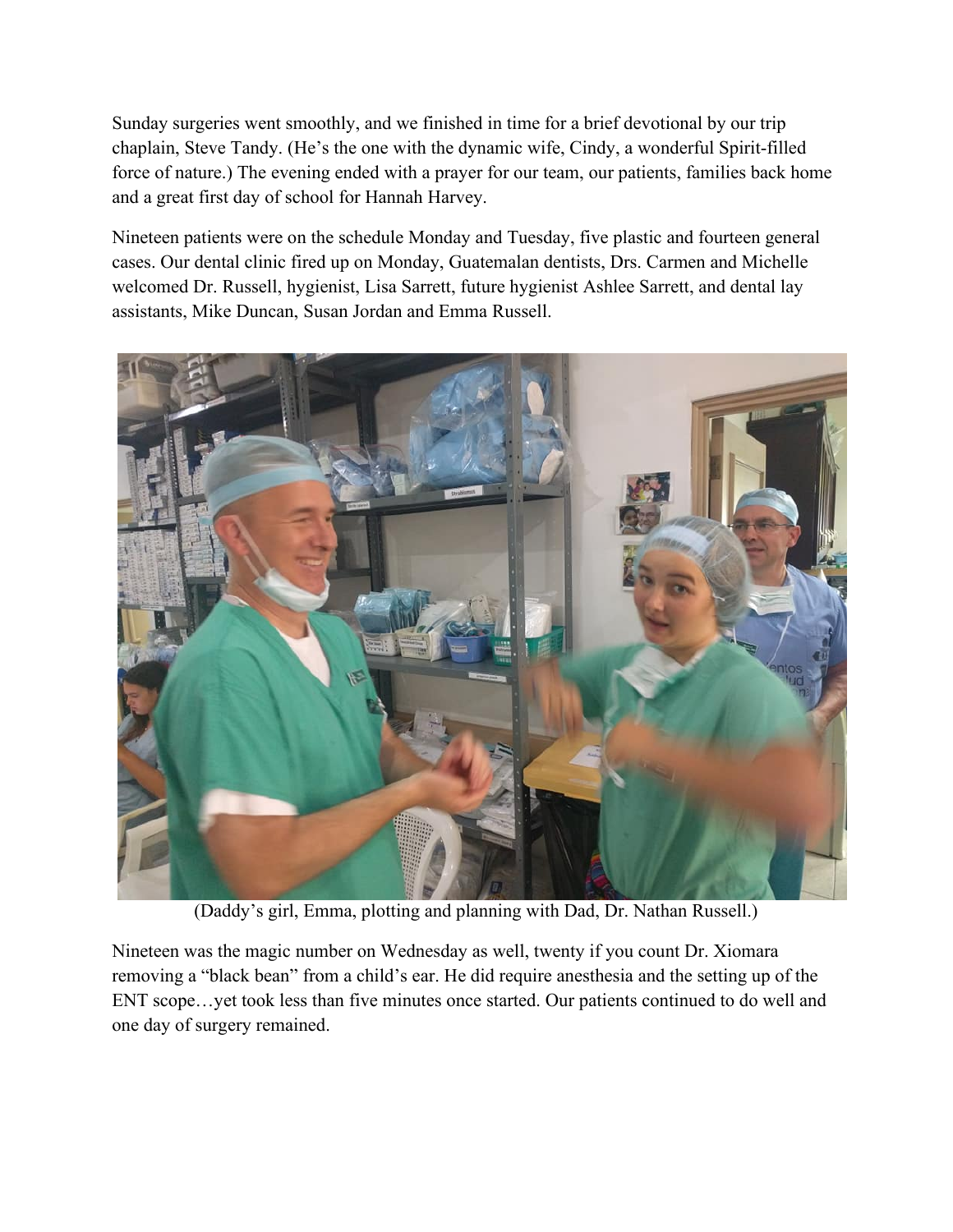

Gordon and Patricia Corder, CRNA and RN, are among our most beloved volunteers. Gordon even returned in September when an August veteran, Janet Sessums, found herself recovering from a ruptured appendix. This was a tough week for Gordon and Patricia as their youngest, Jared, had be airlifted from the mountains he was hiking in CA after experiencing extreme difficulty breathing and chest pains. Two days after coming down the mountains, he was eating a hamburger and we all gave a sigh of relief and expressed our gratitude for answered prayers.

Thursday rolled around and we had thirteen more cases to complete, six general and seven plastic cases. A few of the plastic cases were simply changing bandages but, required loving care…and anesthesia to complete.

The August 2019 surgical team invites you to our spiritual oasis. A place to serve, a place to call a home away from home. And for our patients, a place where God is at work!